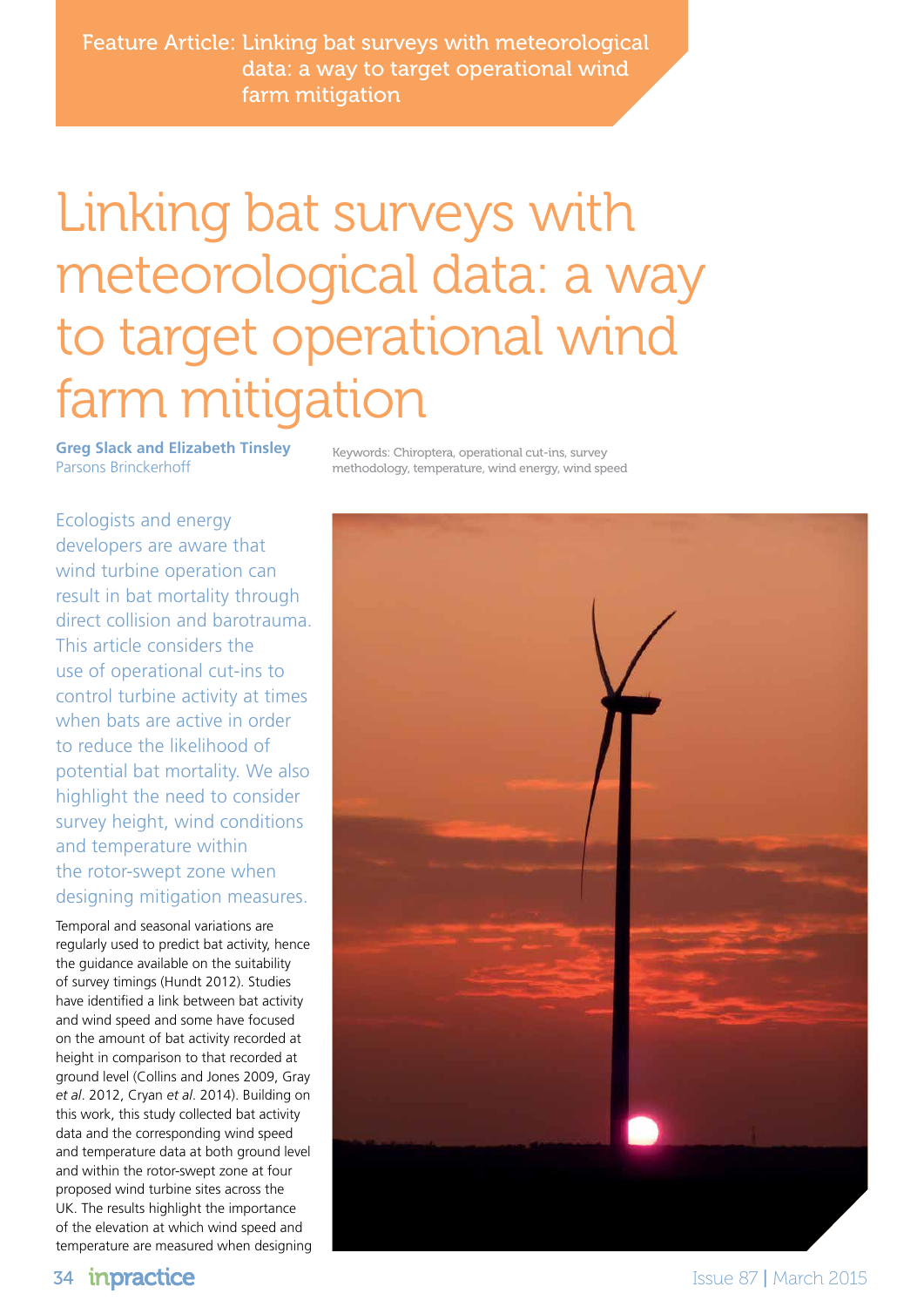and implementing mitigation triggers. Targeted mitigation during specific wind speeds and at certain temperatures has the potential to increase the economic viability of problem turbines while minimising potential bat mortality.

# Introduction

The potential for wind turbines to cause bat mortality has been established by a range of studies (Baerwald *et al*. 2008, Cryan *et al*. 2009, Ellison 2012). At present, when trying to reduce this mortality, the only effective avoidance measures available are appropriate siting and reductions in the size or number of turbines to be installed (Barclay *et al*. 2007, Mitchell-Jones and Carlin 2012). Inevitably, the cost implications of reducing the number or size of turbines, and the vast number of other constraints on each site, create pressures to install turbines in sub-optimal locations from an ecological point of view. In these cases, there is a need to manage the risk to a range of wildlife. Reducing the risk during the construction phase is usually relatively straightforward because of the small development footprint, short duration of works and wide range of reliable mitigation measures available. In contrast, the risk to wildlife during operation is on-going with few easily implemented mitigation measures available.

Another option is the implementation of operational activity cut-ins, a method whereby a wind turbine is stopped, slowed or started during specific climatic conditions during times when bats are active (Baerwald *et al*. 2009). Recent research has shown that ultrasonic acoustic deterrents or even the addition of aviation lighting can also reduce mortality at test sites in the USA (Arnett *et al*. 2013, Bennett and Hale 2014). However, further research and testing of these novel methods is required to assess their effectiveness in the UK.

Triggers for the implementation of mitigation measures once turbines are operational are usually specific wind speeds but ambient temperature, wind direction or precipitation could also be used. The implementation of operational cut-ins for bats is usually designed to target the times when bats are most likely to be active, i.e. just before sunset and just after sunrise. By correlating meteorological conditions with



Soprano pipistrelle. Photo by Robert Bell

peaks in bat activity during these times, we can identify the periods during which the curtailing of wind turbine operation would be most effective at reducing potential bat mortality while maximising the energy and revenue generated by the wind farm.

This study examined whether wind speed and temperature limit bat activity and whether this is consistent at height and at ground level. This article also considers whether it is possible to design regional or national guidance on thresholds for cut-ins to address the risks caused by high levels of bat activity around a proposed turbine, and whether this guidance needs to be species-specific.

# Data Collection

The combined dataset was taken from sites located in South West England, Central England, and two sites in the Scottish Borders. The habitats present within the sites comprised arable farmland, grazed pasture, and clear-fell within actively managed, coniferous plantation woodland.

Metereological masts (70 m tall) were erected on each site, and rigged with thermometers, anemometers, and an SM2 bat detector with two SMX-US microphones (Wildlife Acoustics, MA, USA), set to record simultaneously. One of the SM2 microphones was mounted at ground level (3 m), with the second mounted at a height that would be within the rotor-swept zone of a turbine (50 m). Data from the recording instruments closest to each SM2 microphone were matched with the bat activity recorded at that height. The thermometers were positioned at elevations of 3 m and 65 – 66 m and anemometers at 25 – 25.5 m and 55 m.

Data were collected over a period of 74 nights with recordings commencing half an hour before sunset and finishing half an hour after sunrise, times when bats could reasonably be assumed to be active. The average temperature and wind speed were logged for each ten-minute recording period then rounded to one decimal place. Any recorded bat activity was matched to the relevant ten-minute recording period, giving a total of 3,538 ten-minute recording periods with wind speed, temperature and species-specific bat presence / absence data. The subsequent analysis included all meteorological data logged during the ten-minute periods when the SM2 was active, irrespective of bats being detected. This allowed analysis of the meteorological conditions when bats were not recorded but had the potential to be active, based on the typical bat activity periods given in the Bat Conservation Trust survey guidelines (Hundt 2012). Therefore any correlation between a lack of bat activity, or a reduction in bat activity, and corresponding weather conditions could be identified.

# **Limitations**

As with most studies of this kind, some limitations should be considered when reviewing the results. Firstly, the dataset is not a comprehensive record of bat activity at each site (i.e. bats were not surveyed on every night of their active season). However, we believe the dataset provides sufficient information from which to draw conclusions for the combined sites.

Bats with quieter calls, for example *Plecotus* species, will not be picked up from as great a distance as bats with loud calls, and may even be completely drowned out by background noise, such as wind. When prospective wind turbine sites are being surveyed, it is likely that wind noise will reach levels that reduce the detection rate of quiet species should they be present during high wind speeds. Conversely, it is possible that bats with loud calls, such as *Nyctalus* species, may be recorded by both microphones at once. Unfortunately, these practical limitations cannot be corrected for when designing the survey or collecting the data and therefore need to be taken into account when analysing the data and designing appropriate mitigation.

Finally, the data used in this study were limited by the geographical location of the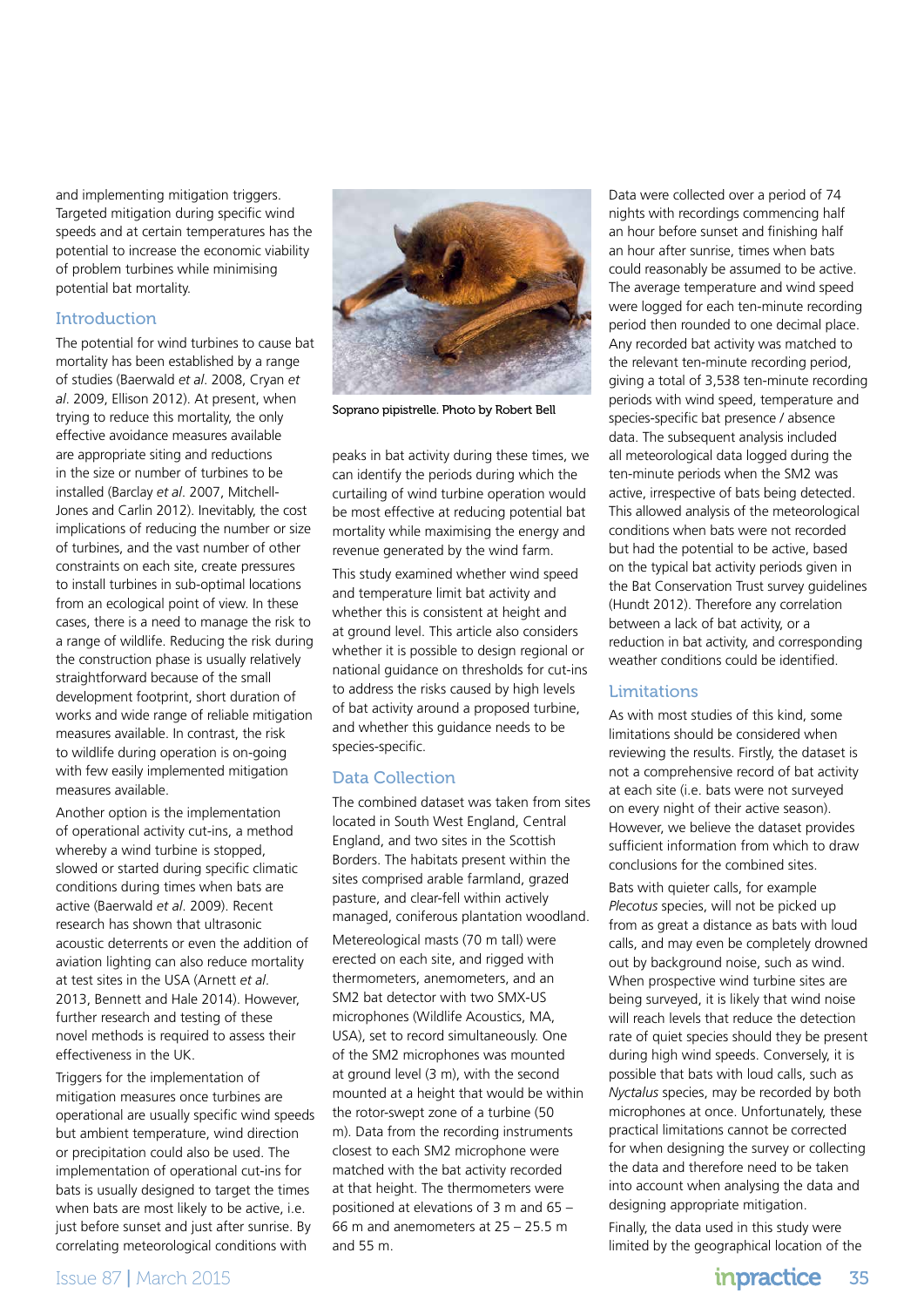Feature Article: Linking bat surveys with meteorological data: a way to target operational wind farm mitigation (contd)

meteorological masts. The distribution of different species varies across the country, thus the data were skewed towards certain species simply due to their relative abundance at the sampling location.

# Analysis

The data were grouped by sampling height into 3-m and 50-m categories for each bat species or group, and combined for all bat activity recorded. The cumulative percentage of bat activity at each 0.1-m/s interval of wind speed and 0.1°C interval of temperature was calculated and represented graphically, together with the frequency at which each 0.1°C temperature interval or 0.1-m/s wind speed interval was recorded.

# **Results**

In total, five species / species groups were recorded during the study, namely *Plecotus, Myotis* and *Nyctalus* as well as common and soprano pipistrelle (*Pipistrellus pipistrellus* and *Pipistrellus pygmaeus*, respectively). Although four of the species groups were recorded at both 3-m and 50-m elevations (the *Plecotus* species group was only recorded at 3 m). 84% of bat activity was recorded at the 3-m elevation, see Table 1.

# **Wind Speed**

During the recording period, wind speed was significantly different at the two heights (ANOVA test comparing wind speed at elevations of 25-25.5 m and 55 m), see Figure 1. At an elevation of 50 m, 80% of all bat activity was recorded at wind speeds of 5.4 m/s or below. These wind speeds were logged for 34.6% of the total recording time. All bat activity was recorded at wind speeds of 11.8 m/s or below, corresponding to 99.9% of the recording period. At an elevation of 3 m, 80% of bat activity was recorded at wind speeds of 5.3 m/s or below, corresponding to 69.2% of the total recording time. All bat activity was recorded at wind speeds of 8.3 m/s or below, corresponding to 97.9% of the recording period.

To summarise, Figures 1 and 2 show that bats began flying when there was no wind (0 m/s) and could tolerate most wind speeds. However, the level of bat activity was greatly reduced at wind speeds of around 5.4 m/s and above.



Figure 1. Cumulative number of bat registrations (recorded as a percentage of total bat activity) as wind speed increases at an elevation of 50 m



Figure 2. Cumulative number of bat registrations (recorded as a percentage of total bat activity) as wind speed increases at an elevation of 3 m

## Table 1. Cumulative number of bat registrations recorded during 3,538 ten-minute recording periods

| <b>Species</b>        | Number of registrations |         |  |
|-----------------------|-------------------------|---------|--|
|                       | At 50 m                 | At $3m$ |  |
| Plecotus species      | $\Omega$                | 6       |  |
| Myotis species        | $\overline{2}$          | 126     |  |
| Nyctalus species      | 44                      | 43      |  |
| Common pipistrelle    | 16                      | 121     |  |
| Soprano pipistrelle   | 34                      | 198     |  |
| <b>Total activity</b> | 96                      | 494     |  |

**36 inpractice 1988** Issue 87 | March 2015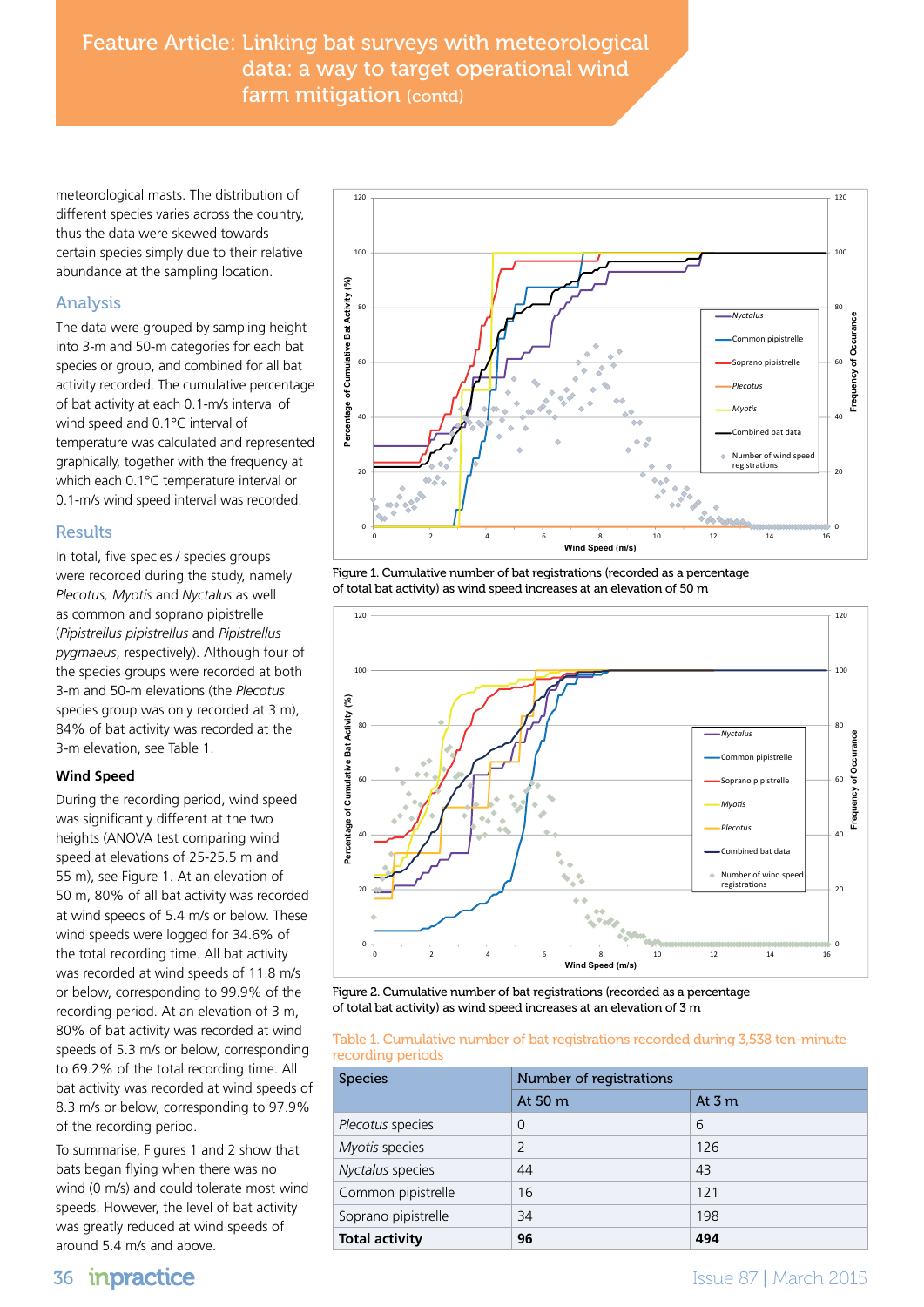

Figure 3. Cumulative number of bat registrations (recorded as a percentage of total bat activity) as temperature increases at an elevation of 50 m



Figure 4. Cumulative number of bat registrations (recorded as a percentage of total bat activity) as temperature increases at an elevation of 3 m

### Table 2. Climatic conditions during which 80% of bat activity was recorded

| <b>Species</b>        | Wind speed (m/s) below which<br>80% of activity was recorded |              | Temperature (°C) above which<br>80% of activity was recorded |                     |
|-----------------------|--------------------------------------------------------------|--------------|--------------------------------------------------------------|---------------------|
|                       | At height                                                    | Ground level | At height                                                    | <b>Ground level</b> |
| Plecotus species      | n/a                                                          | 5.2          | n/a                                                          | 8.9                 |
| Myotis species        | 3.1                                                          | 27           | 10 <sub>1</sub>                                              | 10.8                |
| Nyctalus species      | 6.8                                                          | 5.6          | 10.8                                                         | 11.0                |
| Common pipistrelle    | 50                                                           | 6.1          | 9.8                                                          | 8.8                 |
| Soprano pipistrelle   | 4.2                                                          | 3.4          | 10.1                                                         | 13.9                |
| <b>Total activity</b> | 5.4                                                          | 5.3          | 10.1                                                         | 11.3                |

Figures 1-4: Cumulative bat activity (expressed as a percentage) is denoted by the coloured lines. The frequency that each 0.1°C temperature or 0.1 m/s wind speed was logged as the average temperature or wind speed for a 10-minute recorded period is denoted by the grey diamonds.

## **Temperature**

Temperature was significantly different at the two heights (ANOVA test comparing temperature at 3 m and 65-66 m). At an elevation of 50 m, only 20% of bat activity occurred at below 10.2°C; this corresponds to under half (45.1%) of the recording period. No bat activity was recorded at temperatures below 8.2°C, comprising just 17.2% of the recording period. At an elevation of 3 m, only 20% of bat activity occurred at temperatures below 11.4°C, corresponding to 53.5% of the recording period. No activity was recorded at temperatures below 6.1°C, although this comprised a very small proportion (4.2%) of the recording period.

To summarise, Figures 3 and 4 indicate that no bat activity occurred at temperatures below 6°C. Below approximately 10°C, bat activity was extremely limited even though this corresponded to about half of the recording time (i.e. approximately half of the time bats could otherwise reasonably be expected to be active).

## **Species**

Certain species of bat are at higher risk from wind turbines due to their diet, roost preferences and flight patterns (Mitchell-Jones and Carlin 2012). These differences mean that the potential risks posed by a wind farm development may need to be considered on a species-specific basis. Table 2 shows the wind speed below which 80% of each species' activity was recorded, and temperature above which 80% of the bat activity for each species was recorded.

In this study, *Nyctalus* species and common pipistrelle were more tolerant of higher wind speeds than *Myotis* species and soprano pipistrelle. Most species were more active during higher wind speeds at ground level than at the 50 m elevation with the notable exception of *Nyctalus* species. Common pipistrelle and *Plecotus* species were more frequently active at lower temperatures than the other species recorded. See Table 2.

# Issue 87 | March 2015 37 | March 2015 37 | Superintendent State State State State State State State State State State State State State State State State State State State State State State State State State State State St